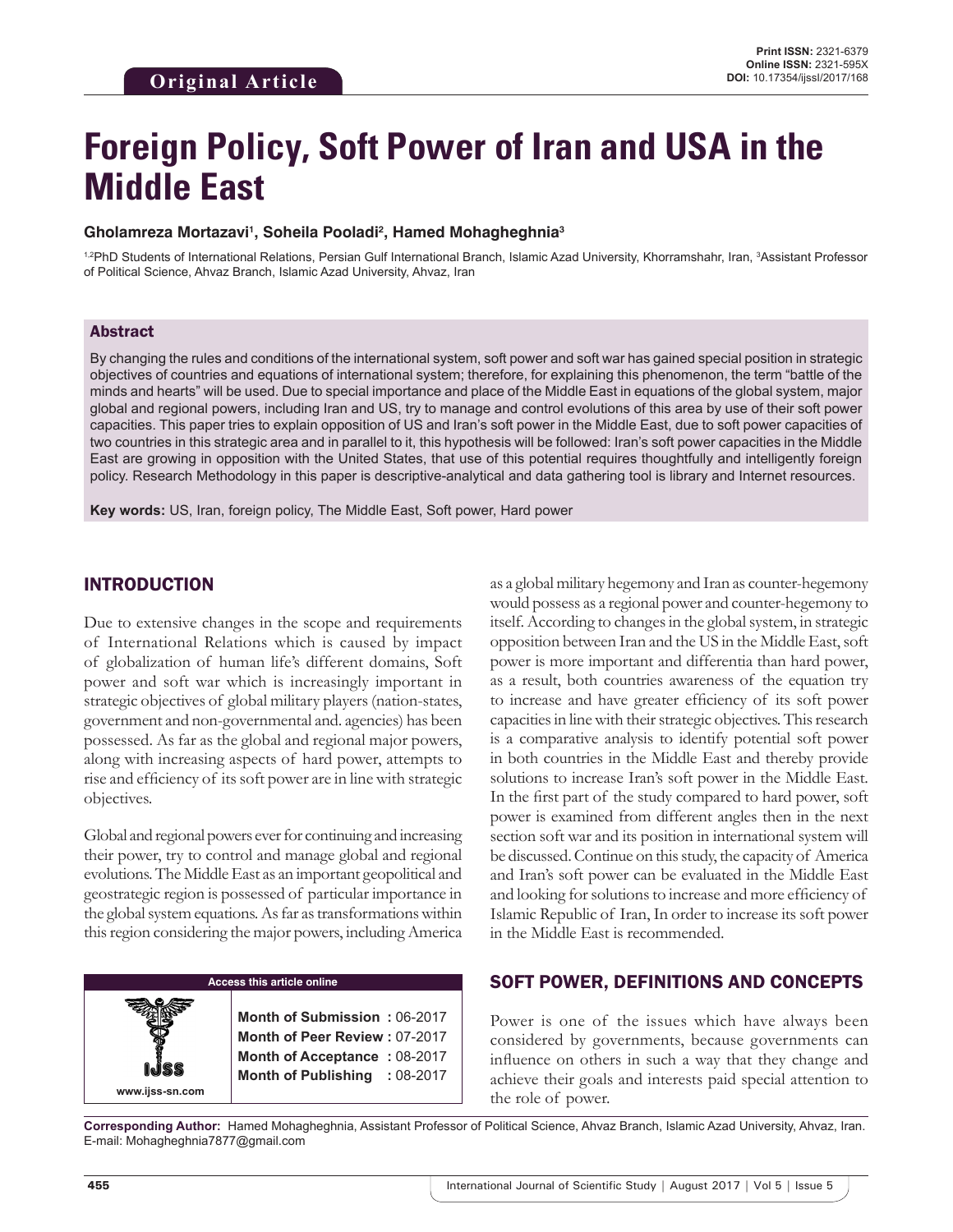In the past, governments for obtaining foreign policy goals were relied on merely exercising hard power in the form of military and economic capabilities and the role of soft power was neglected, but today according to communications revolution and the importance of nonstate actors and the role of public opinion in international politics, use of hard power would be too expensive for that country, so countries try to use their soft power in foreign policy for acceptance and further adoption as well as reducing the costs due to less resistance than others. As Joseph Nye has summarized in recent years, soft power which is rested on the ability to shape the preferences of others are related mainly by subtle and intangible issues such as attractions of personality, culture, political values and institutions and attractive policies that are considered justifiable. Accordingly, the power of culture soft power is an issue more than cultural power and that is not much depends on the government as hard power and was not confined only in a torus of government and public culture of community has a great impact on it. Joseph Nye author of Soft Power and soft leading defines in definition of soft power:

Soft power can achieve the desired goals and aspirations through receiving support of public opinion of the community and elite and persuasion of opinion rather than pressure. This latter dimension of power would be originated from cultural resources, ideas, beliefs and social customs. Significant progress of information technology in the new era has led to growing relations and would swept geographical boundaries. Nowadays this power plays an important role in international relations and political maneuvering units.

What comes of scholars' context in explaining soft power term is that, soft power, product and outcome of positive image, presenting justified face of them, obtaining credit in domestic and foreign public opinion, with power of indirect influence on others' consent, making others' will subject to owns will and components of this kind. The most notable example of soft power at the micro level and personal is an image that Max Weber, the famous German sociologist has given by undisputed influence and authority of great characters and influential figures and charisma.

## **1-1 Determining Areas of Soft Power and Hard Power**

Soft power can be defined versus hard power. So here it is necessary to make evident difference between hard power and soft power to distinguish these two terms. Hard power or in use of military tools, coercion, deterrence, intimidation, war and force-oriented policies would be shown or it will be shown in the application of economic power, putting under financial pressure, economic sanctions, bribery, financial assistance and encouraging and its economic threat. But soft power has a different nature and reveals itself through attraction, charms, cultural programming, Promoting a range of values by means of media and public and multilateral diplomacy. Soft power means ability of governments achieve desired goal through persuasion and attraction neither by neither coercion nor payment. Public Diplomacy is as well as the executive arm of soft power, as influencing public attitude by state and the other communities and countries and the use of intercultural and international communication tools in foreign policy. Soft power and use of public diplomacy in foreign policy has always been a key component in the countries' leadership and in current integrated world through a complex communication structure to the village is turned into an opportunity for countries to decrease costs related with traditional diplomacy and hard power amazingly. Soft power in the country originally comes from three sources: Culture (Part of which is attractive to others), political values (When in accordance with inside and outside public opinion) and foreign policy (When considered legitimate).

Simultaneously with the entering into the third millennium, and because of the changing nature of international politics, soft power resources have also evolved and subtle forms of power are more important. In fact the evolution of power in international politics has led to power redirect from its original source and also empower communities depends on not only material resources but also in their ability to change the behavior of other governments to be counted. This will be called the second figures of power or soft power after power that the product and the resultant of receiving international accreditation and has indirect influence with the consent on others. Soft power, according to the mental space of other communities' citizens, its purpose is primarily through persuasion and public opinion outside of the country. In soft power, we should see how the world is watching us, not how we look at the world. Basically, it must be said nowadays globalization, despite the profound changes since the end of the Cold War, the other aggressions wouldn't widely be tolerated based on hard power. Today, the situation is changing. Hegemonic actor must transform besides accepting the demands of the new world, a way of exerting influence according to it. At the time of dominance and popularity of soft power, the international community leadership and, actor can put hegemony crown on his head that can make cultures, ideologies, values, norms and ways of social life universal and the world without use of force to voluntarily and willingly make evident his view on current issues from the angle of his view, played with innovative rules and made them comments on the events and phenomena occurring in the world to accept. Since soft power, using tools such as culture, ideology, ideals and moral values, indirectly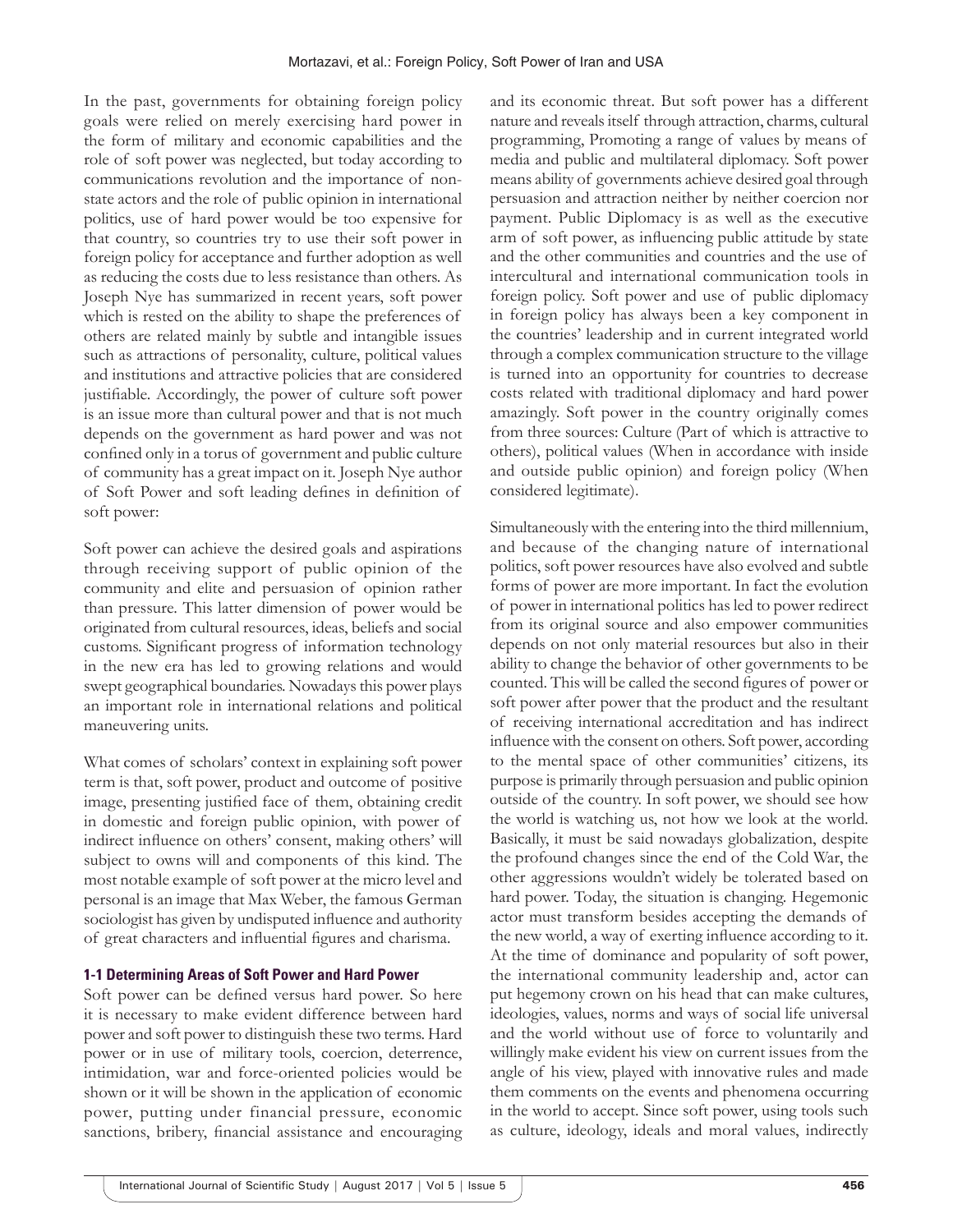affect the interests or the behavior of other countries and communities. So success in applying software dimension of power by the government according to the terms and cultural, religious, social and political features is different particularities of each country or region.

#### **1-2 Causes or Amplifier of Soft Power**

Supplier or reinforcing agents of this kind of power is as follows:

Ideological position, extensive conditioned diplomatic relations, ties and cultural exchanges, promoting Language and Literature, promoting the ideals, excellent values and objectives, presentation of positive and favorable image of itself, the proper utilization of Information and Culture due to diplomatic aims, strategic planning and adopting acceptable policies, removing negative historical, academic exchanges and investment in training elites of other countries and.

Accordingly, some practical tools and strategies for achieving and having soft power countries can be summarized as follows:

1) transplantation convergence of cultural, religious, ethnic, linguistic and other countries; 2) diplomatic missions, consular and cultural rights in the other countries; 3) Associations of Friendship and holding cultural weeks in different countries to identify potential cultural and engagement with public opinion abroad; 4) foreign travel to different parts of the world the country's political and cultural authorities; 5) the publication and distribution of newspapers and news channels - media in different languages; 6) teacher and student exchange programs scientific cooperation; 7) Accept and encourage immigrants to travel abroad to transfer the culture inside out; 8) tourist reception; 9) Create and strengthen cultural institutions and language of the origin country in target countries 10) To encourage the learning of other languages in the University of tens of educational institutions to interact with the outside world. Culture also has a special place in the formation of soft power resources are increasing. The importance of culture in the New World is to reach a point where the power equations scholars such as Joseph Nye's soft power resources included in the territory of the element and the imposition of very high capacity to influence it will have special attention. Joseph Nye's soft power resources are called primarily on the count of Culture. So, according to Nye culture can increase the power. But the power of creation, characterization of all cultures is essential? Nye answer to the question is no. His condition raises attraction the cultural belief can be called entrepreneurial power that is attractive in the eyes of the people of other countries. It can be concluded that if the culture of a country has an inherent appeal to other

countries so voluntarily and willingly than borrowing and show willingness to follow its manifestations and consumer products, the country concerned will be able to their own culture as an important source of increased use of soft power.

#### **1-3 Media, Cultural Soft Power's Transfer Agent**

Note that if a country can legitimize in the eyes of others, in the pursuit and fulfillment of its demands would be met with less resistance and if that is the culture and ideology of charisma benefit, the other countries with more enthusiasm than leadership will accept it. Now we should see how such a country in the world for its cultural value of ideological legitimacy and makes it universal in what way. According to the views of Joseph Nye's soft power to the other attractive features also an actor depends. In other words, no matter how good actor and values are impressive, while others do not know anything about them any soft power cannot be achieved. Therefore, the most important thing in promoting social awareness and global harvest soft power of cultural values and ideological actor is endowed with charm. In this respect it can be argued that higher soft power is deeply rooted in communication and exchange communications. Given the importance of communication between the trachea consequences of the information age in which we live the one hand, the emergence of soft power as a practical tool in global politics on the other hand makes authentic relationship established. However, he acknowledges that soft power is not a new phenomenon of global actors have long been used in line with their activities. But only since the great advances of information technology to communicate with others all over the world is made easy and inexpensive to use soft power as a sequential conscious grand strategy for all players is possible. So those actors who are the sources of soft power such as cultural attraction, and should have the power to masses of human societies through information and communication technologies aim to apply. At present, fascinating cultures that can be carriers of soft power, is spread through the exchange of communication. Link exchange process through the actor's interpretations and global phenomena will be in each transmission. As a social reality is considered part of the culture, as a result, conquest and dominance mindset is an actor depends on his communication strategy. That is how she interpreted as a speaker for listeners to express themselves through the communication exchange. Accordingly, the narrator speaks of far greater importance is how the speaker is who, and for that says what it says. In line with what has already mentioned, we can now take it to the media as the transmission and dissemination of cultural soft power in the age of communication and information was known. Joseph Nye leverage media such as TV, news, cinema and the Internet acting as promoters of popular culture such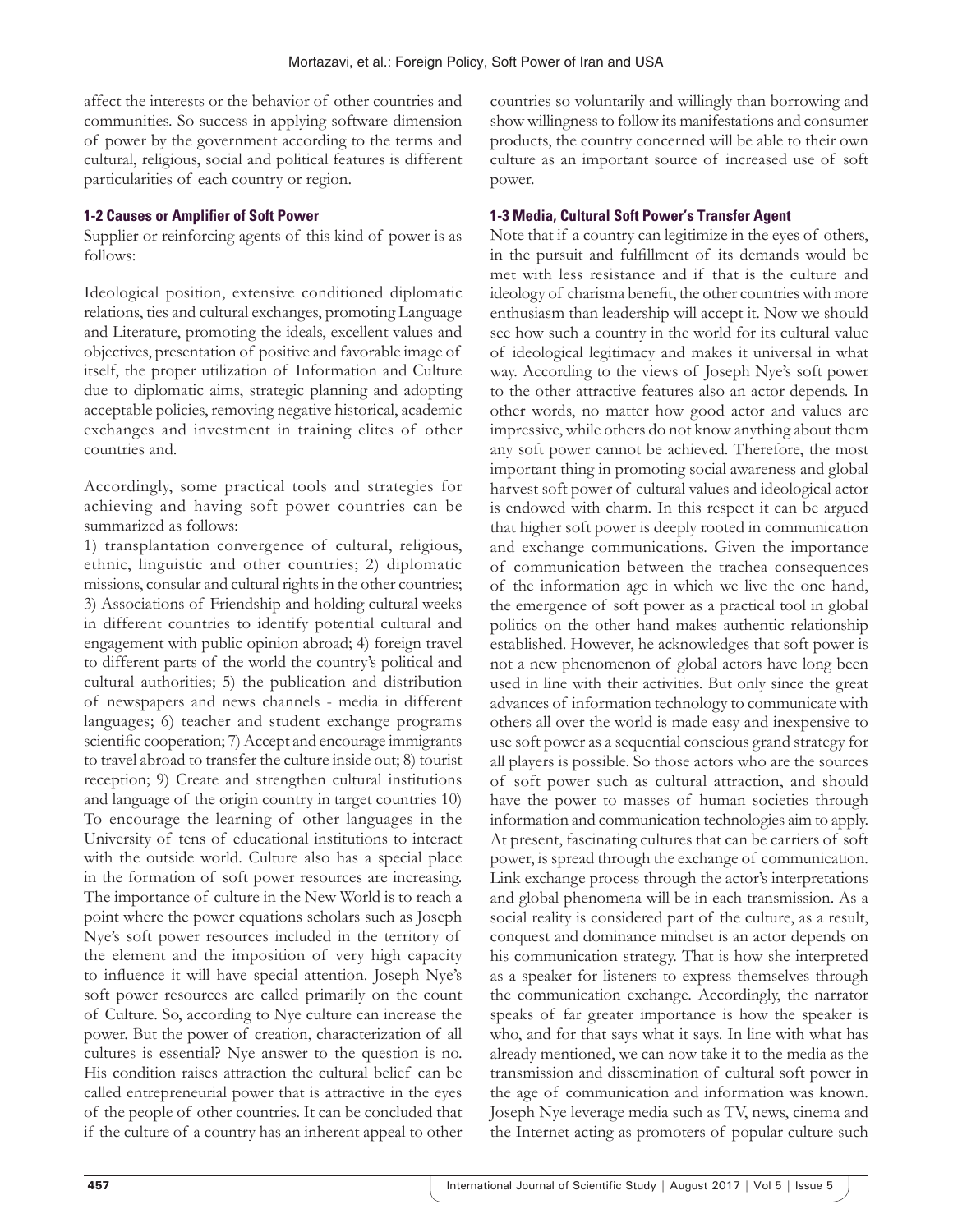as the United States of America has introduced all over the world. In his book, soft power can draw multiple images by television or cinema can convey a political message. Usually images are more powerful than words carry values and the major Hollywood promotes virtual avatar. At this point, we can make it clear that what the media's crucial role in serving the actor Holder soft power play. According to Nye's opinion, as long as the taste of the sweetness of a country's culture in other countries with various tweaks sit, culture, despite all the charm inherent able to exert power and influence will not be on it. In hemi-end luxury Steven sobering words about the concept of soft power picks. Without a doubt, it's no secret that today, in the age of communication and information, communications media, the soldiers are pervasive cultural battle with powerful weapons image, the heart and mind its target audience. Finally, it can be argued that the media war against war military hard ware are mainly from the nature and often between two or more countries as an alliance with a country flows, can be among a group of countries with large groups of other countries with certain features flow. The media war against the Islamic world and the West Country in the south; two examples of issues that can make it to World War interpret media.

## 2. SOFT WAR STATUS IN THE INTERNATIONAL SYSTEM

The new software is called war. In 1939, in research raised the issue of soft power has become more widespread in the seventies. There is a general principle that war is always better than conflict. For example, Imam Khomeini against the Shah always enjoyed the soft war, but battle-hardened king resorted to devise a strategic mistake, hastened his downfall. Wake point may be raised that the application includes all the topics are not the only cultural spheres.

#### **2-1 Soft War, Definitions and Concepts**

Soft war against war is hard to define and great masters have proposed different definitions for it. In general we can say that the war is all targeted action to change the epistemology (the means and inclination foundation and principles of individual behavior Group) target groups and using different instruments and to change the symbols, especially the media, public relations and social approaches and thoughts are done. These measures are very extensive and different levels of specific goals to pursue. Those systematic inputs, outputs special environment are available and there is no tool in the war and even harsh rhetoric and aggressive demands the ultimate goal of imposing their will on the target group. Soft war is a historical phenomenon that has depth and complexity have become more important. We should be able reach them analyze the phenomena of nature. Both phenomena evil lies not in the nature of soft war are not excluded from this rule. Soft war is aimed at all aspects of human life. Joseph Nye's comments Book have in recent years also has some interesting comments. He (Russell Wall Mitt) arises. In this connection, another thinker in cash opinions of soft power, the three components of this power in and of itself, with three titles: sweet power, power and power sticky sharp. Viscous component covers areas of human life, without which life is impossible. Such as economics, sweet element contains areas that people tend to edit. Orientation is sweet and attractive, such as movies, videos, music. and a sharp element of security power issues related to security. In soft power, according to the doctor Mate, a harmonious convergence is between these three components there. Sweet component can be analyzed in the discussion of nonviolence soft war. Non-violence and a general discussion everyone felt quite impressive and pleasant effects and the impact of the characteristics of simple everyday issues to see and understand the complex issues of security. Security hiding in the debate included sharp components. Another issue that many theorists of nonviolence, known as soft power, like Sharp believes that the non-violent campaign in the final phase to obtain the result, inevitably to violence. It has also been observed in the color revolutions. However, this process of change takes place, not in the sense of Soft war and overthrowing. In fact, keeping continues long after the onset of Soft war, invasion to topple phase where there is violence. Basically, the difference is between classic and revolutionary non-classical revolution, violence. In all classical revolutions are times of violence can be seen? Some revolutions are ultimately begins with the slogan modified to apply this revolution Violence arrive in batches wars are semi-rigid. The other special feature of the software is its gradual. Revolutions usually occur suddenly. But reform process is very gradual abolition is soft. In fact, the war moves toward the three components; 1-recruiting opponent to its domain 2-convince him to give up its domain 3- giving up the goal. To achieve these three objectives is the fundamental principle of non-violence. The first objective, the first trench which enemies are willing to conquer it, is thoughts and ideas of the target population. The target population for the behavior and culture of the country in question is arbitrary. About features soft war can be noted in these cases. Gradual, slow and continuous, Based on a strategic process designed. In other words, the function of a curve is not linear but follow a sine curve Tools and then reaches the goal. Slope movement is defined by the experts define it to maximize its influence. There exists within the simulation symbol on it. After the software are symbols of civilization. It's very artistic and gradually so that the target population is not serious resistance to it. Other features of the software are multi-faceted thrill-inducing. System creates a conflict.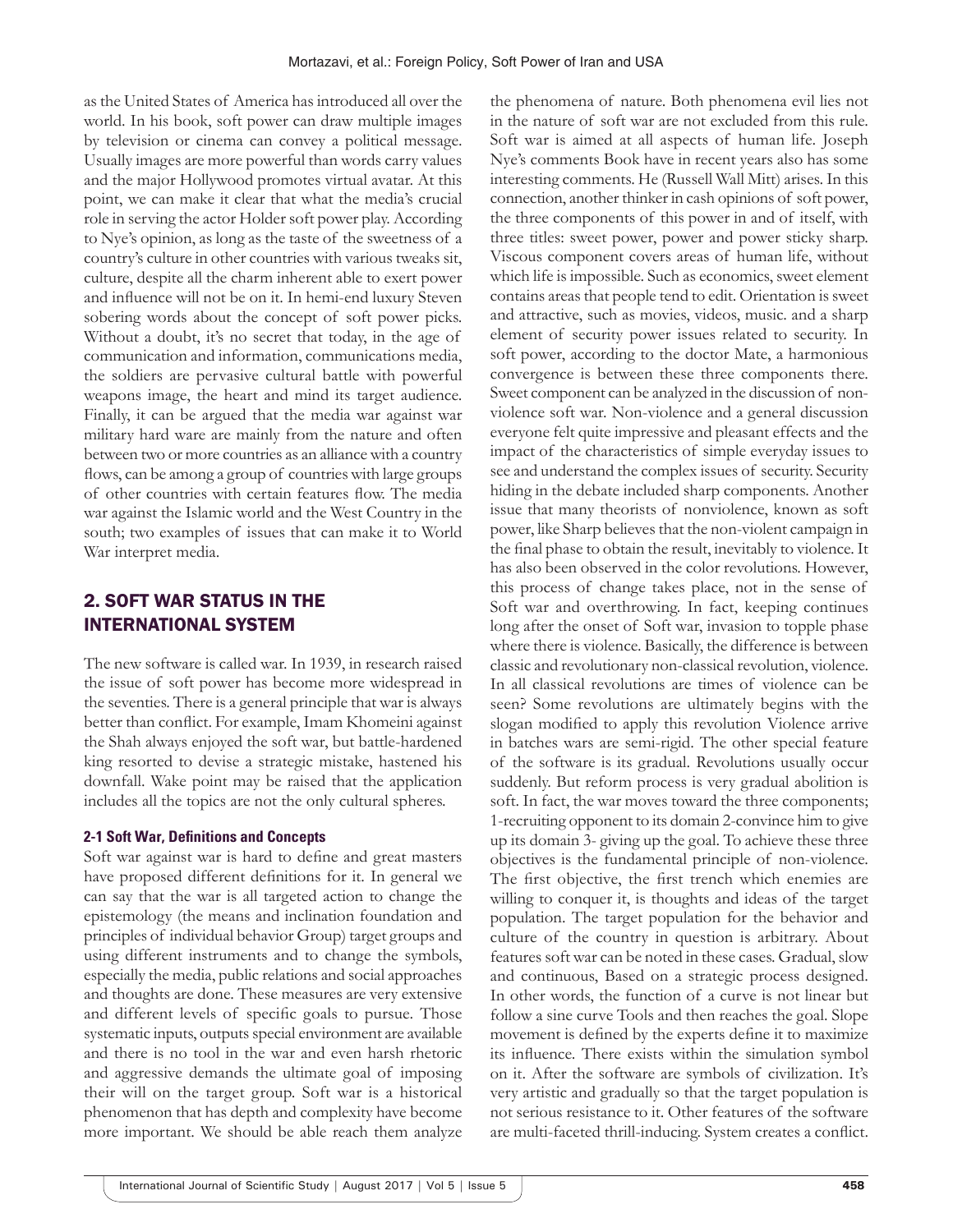In fact seek to establish an identity crisis, conflict creates. Aggressive individual is generally in the field of ideas and worldviews. But the process is not fixed principles and fixed targets. It is mostly mental than physical threat. The war commanders, theorists are aggressive. For the purpose of all walks of life, the specifications are independent. For example, in our society are one of the most important target groups of young people and women. Another point is in the invasion of enemies of elite soft target. Effective way is to attract the elite, followed by attracting people to obtain. In other words, the elite soldiers as they opened the way for them. In other words, a Soft war of domination in the three dimensions of governance, economy and cultural behavior patterns through a transformation in these areas, symbols Paradigm control system is replaced.

#### **2-2 The Purpose of Soft war**

The main goal of the program, influence and control the process, decision-making notification procedures and changes in the values that led to the conquest of political, economic and cultural target. The cultural attacker tries to lead the economic, political, military, social and technological foundations of thought and behavior of a nation attacked and by changing the pattern of behavior and weakens their opponents, distorted and possibly rejection, the rule of ideas, values and desired behaviors allow it.

## **2-3 The Nature of Soft War Between US and Iran in the Middle East**

In the field of international geopolitical and geostrategic control follow. Boil the final goal-oriented systems challenges, maintaining global civilization of the West and the Islamic opposition and prevent the country's unity and integrity. At the national level, the main objective of the elimination of systems is such as the Islamic Republic of Iran. Because this regime and its political philosophy that is based on Islam as the biggest challenge against the Liberal democratic systems and therefore cultural hegemony in the world and especially the Middle East is not America. Approach provided by Western theorists suggests psychological war of the West against the Islamic world and the Middle East through the use of tactical methods Paradigm done different strategy. Now, look different from the behavior that have evolved in the West is based on psychological warfare actions software. Symptoms of this behavior can be enabled in the production of computer games as well as the development of literature is considered decisive battle Walt Disney and Hollywood. Of course, each of these actions is part of psychological operations against the groups opposing the West, mainly Muslim countries of the Middle East are considered. If America's strategic policy at the macro level contrast soft war with Iran in the Middle East geo-strategic area we described is around five

main axes: Induction of Islam phobia, instill fear Shiite, Sunni instill fear, instill fear of Iran's Islamic Revolution and inducing panic. For example, the plot showing the violent nature of Islam's Shiite crescent Shia phobia in Islam phobia spreading false news about the nuclear power of Iran in the Iran-phobia is placed. Show a very bad look Sunnis Shiites in Sunni fear is analyzed. In addition to these five policies, offers a beautiful image of the West Utopia Medina Western life is on their agenda. Except nationalism Americans believe that America as a nation and people assume exception. They think that the pattern of himself in the outside world know the city on a hill. The Islamic Revolution of the Iranian nation in the world has created an exceptional fact in fact their transcendent foundation of modern civilization founded in the present day. This color scheme is not nationalist smell; so this validation, exception-leaning American is undermined. Famous for Public Diplomacy Conference in 2009, Western experts have defined five geographical regions in the Muslim world, including Europe, Saharan Africa, the Middle East, South Asia and East Asia and Iran alone was valued as a geographical area. Because they believe that Iran has only one model is unique in the Muslim world. Nye refers in particular to their country, the United States believes the country due to abundant resources and abilities in this area can play an important role in controlling and guiding global conflicts. That is why the Middle East is a special place. Elsewhere Nye, soft power and hard power speaks combining intelligent power chair calls. In his view America with countries such as Iran, which threatens to align the interests of other participants are the United States interests in the Middle East, clever deal. America should be wary of strategies that help its enemy's heterogeneous forces to unite under one flag. United States holds good story to narrate, but his failure in hardware or in a combination of smart strategy means that often goes its own way and writes his stories and this can be devastating.

Americans what goals Soft war against Iran in the Middle East can be enumerated as follows:

- Intimidate and demoralize the resistance of the Iranian nation
- Promote secularism, liberal democracy, Western values in the Middle East at odds with Islamic pattern Islamic Republic of Iran
- Deal with Iran's religious culture and prevent it from spreading to other countries in the Middle East and religious
- Secular regimes of the Middle East promoting religious pluralism
- Exacerbating religious and ethnic divisions in Iran as well as countries in the Middle East with Iran in the form of two peoples and two religions, Sunni and Shiite, Arab and Persian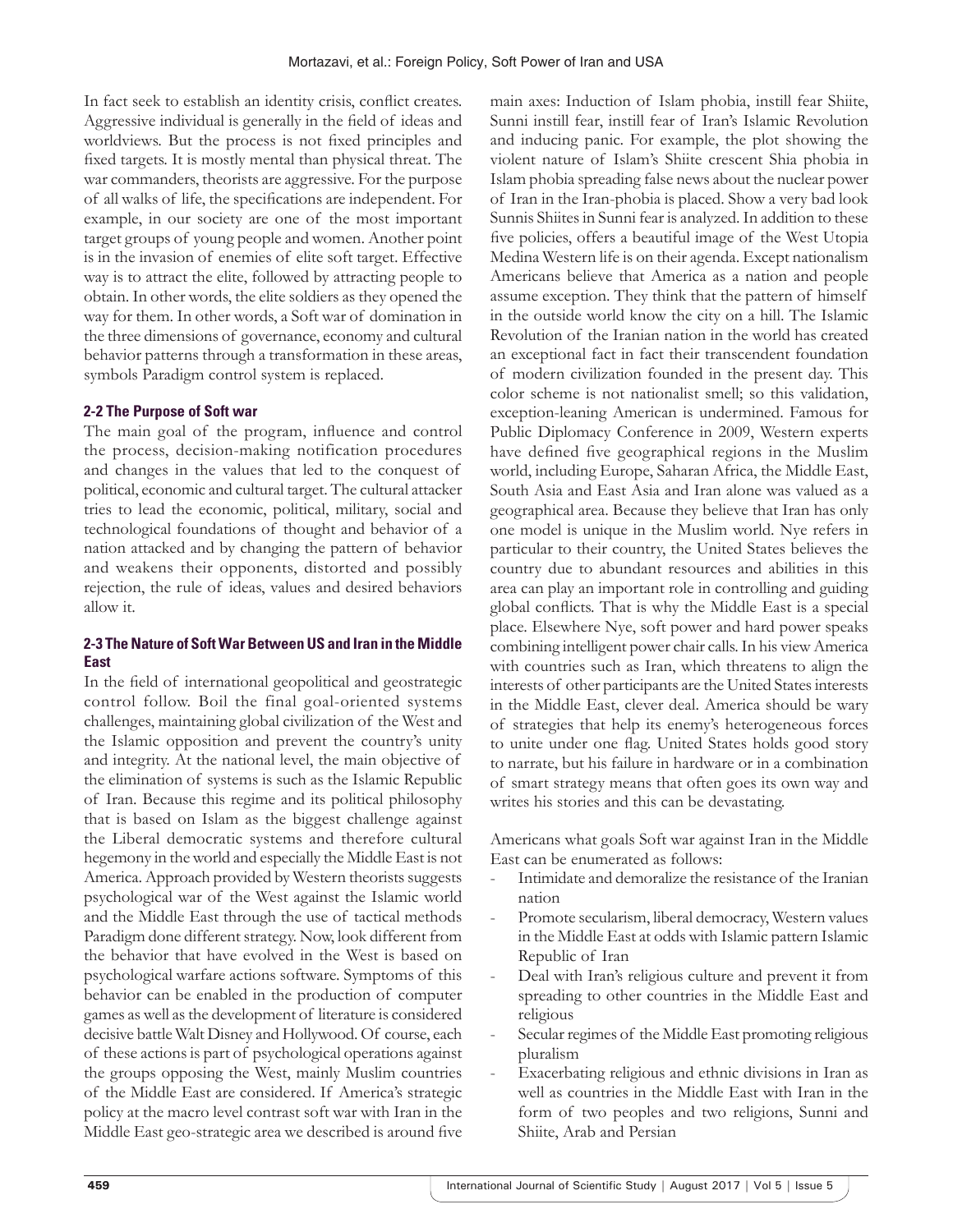# 3- AMERICA'S RESOURCES OF SOFT POWER IN THE MIDDLE EAST

There is no doubt that America's soft power in the Middle East resources is outstanding. Victory in the Cold War, the collapse of the Soviet Union and the uni-polar world has also added credibility. Long-term presence in the region is in dire need continued support Arabic countries, America, formal regional security, end the occupation of Kuwait, the fall of the Saddam occupation, signing of agreements with countries in the region, undisputed influence in international organizations, relations in political, economic, military and cultural with most countries in the region, as the country as a haven and support non-democratic authoritarian regimes ruling countries in the region more central role in the globalization process, economic aid and some grants Nye United States popular culture typical entrepreneur knows the power of a fascinating culture. American paradox, he writes:

Regardless of what we do, on the estuary of American popular culture is a universal appeal. No escape is done from the influence of Hollywood, CNN and the Internet does not exist. Videos and TV America represents freedom, individualism and violence are changes in addition to sex. The general public to promote soft power our American culture is our cultural and ideological utility. America's media have great possibilities due to their various functions in cultural diplomacy, soft power plays an important role in providing for the country to follow. The dominant role of America in global education, mass media domination America reinforced and intensified. Although the vast shadow of America's culture sometimes aggressive reaction, but the element of soft power, America is a non-intimidating mighty weapon in trying to dominate the hearts and minds of foreign elites. United States owns the world-class cultural attractions ceilings and the massive volume communication and media technology at its disposal to promote this fascinating culture.

## **3-1 Limitations of America's Soft Power in The Middle East**

In the past two decades because of revealing some harsh and unjustifiable America policy in the region, such as unequivocal support of Israel, unilateralism, expansion, occupation of Iraq and Afghanistan, opposed by Syria and Lebanon, support for some terrorist groups such as al-Qaida and. the credibility and legitimacy of its decline and its soft power is greatly diminished. This equation may reverse course on Iran has come. The most important factor in the decline of America's soft power by popular uprisings in the region stepped up the fight against the tyranny of despots backed by the United States of America. Now the United States is ambiguous attitude towards the

crisis in Bahrain, Jordan, Yemen, Saudi Arabia and other allies in the region weaken America soft power in the Middle East.

## 4- IRAN'S SOFT POWER RESOURCES IN THE MIDDLE EAST

To adopt active diplomacy in recent years has sparked renewed determination of specific policies that total isolation of Iran from building a positive image would have in international public opinion and to remove some ambiguities and thereby increasing soft power resources in the region is Iran.

- Create a mix of cultural, economic, political and religious, with many countries in the region
- Declare the Middle East a zone free of weapons of mass destruction
- Mobility's diplomatic presence in international forums
- Plan to promote the idea of Dialogue of religions, cultures and civilizations
- Continuous condemnation of Israel as the focus of evil in the region
- The fight against the cultivation, production, distribution and transit of drugs
- Economic assistance to some of the poorest countries of the region and the Islamic world
- Accepting more than two million Afghan refugees in Iraq two decades of fighting terrorism

Increasing the role and significance of Iran's transition impact in the Middle East after the September eleven attacks and the Iraq crisis, primarily to the increasing importance of Middle East issues in the international security system as well. Correspondingly, in the second, because of a string of natural features on the one hand and manufacturing geopolitical, cultural, religious and historical power and politics on the other hand, as one of the major issues affecting the Middle East is important.

American institutions have come to the view that the authorities of the Islamic Republic of Iran's soft power to manage and control the software through power and threats. Obama's efforts were done after the White House on this strategy, developing and running. Obviously, understanding the strategy of the Islamic Iran equipped its proper mechanism is needed that allows us to deal with America's soft power. Islamic Republic of Iran, although in terms of hardware power status is lower than America, but the evidence suggests that Iran's spiritual and cultural position and the so-called soft power in the region has been growing and is becoming a cultural hub of the region. Iran terms and conditions required to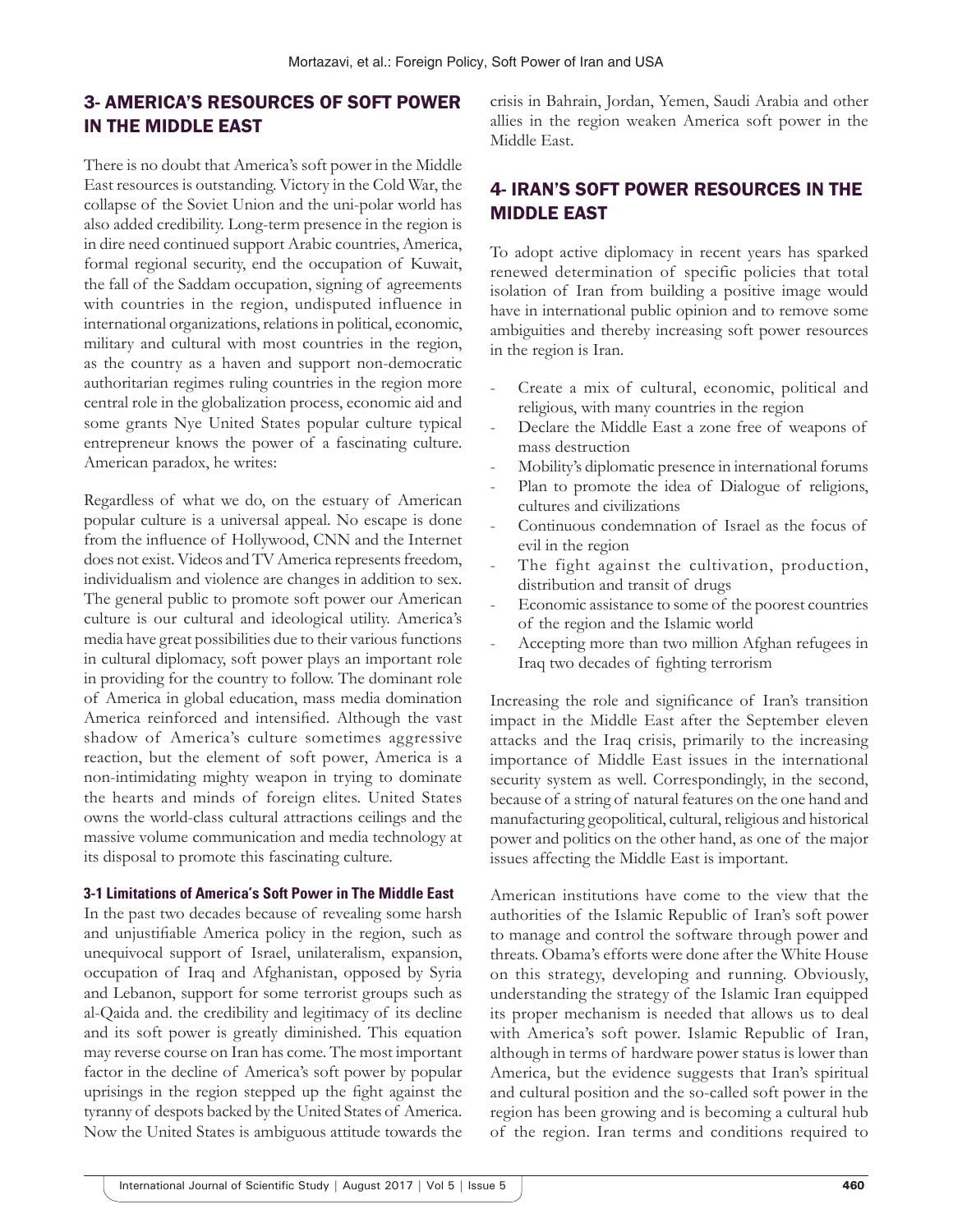obtain pure spiritual strength and improve his popularity among the countries in the region have provided. Iran's active diplomacy in recent years to adopt, resuscitation and stabilization of specific policies fueled in total, can be a positive self image in the international public opinion and regional and remove some ambiguities and cultural hegemony in a word, be of great importance. In general, new political and security developments in the Middle East (uprisings and popular uprisings), of power and political change in the Middle East in favor of Iran and that, effects and negative consequences on America's strategic interests in the region, its regional allies in the Arab world that Israel's position.

#### **4-1 Restrictions on Iran's Soft Power Resources**

The Islamic Republic of Iran because of accusations by the West, especially America outline some limitations in enhancing its soft power in the Middle East is facing.

- Middle East pessimistic about the Islamic Republic of Iran demonization of the values of the Islamic Revolution against the government of those countries.
- Condemning Iran of supporting the extremist and terrorist in the Middle East
- Maneuvering over Iran nuclear threat to the region and thus a change in attitude towards Iran
- Contribute to the expansion of intra-regional conflicts with neighboring countries (islands) and the Persian Gulf to the Gulf Arabic by stimulating the region.

#### **4-2 A Procedure for Increasing The Islamic Republic of Iran's Soft Power Resources in The Region**

According to isolate Iran in the Middle East, some solutions are suggested to increase Iran's soft power in the Middle East:

- The potential historical, cultural and civilization with a history of Iran's relations with countries in the region
- Smart diplomacy towards political unity, economic, cultural and Islamic world, regional and country
- Détente range from peace and security in the region and the world
- Expansion of cultural ties, economic and religious commonalities with the region, according to the scientific and technical programs, common cultural, etc.
- Good neighborliness and mutual trust with its neighbors, building community through confidencebuilding measures
- Peaceful settlement of regional crises and international
- Opposition to the current shouldn't be done extremists in the Muslim world
- Issue movies with rich cultural content efforts to expand in Persian

Most importantly set up an extensive network television, the Internet and monthly promotions in line with the values of the Islamic Revolution of Iran in regional countries

#### **4-3 Iran's Strategy in The Face of Soft War**

A: correct understanding of the threat

Provide accurate and complete knowledge about the soft war and determine the boundaries of the basic principles are important. In other words, the state of scientific surveys will be in the sense that we are part of the deal and the amount of vulnerabilities, threats and pressure on this way. This effort requires elite design a form Strategic Intelligence Estimate is essential in this regard.

B: emphasis on commonalities

Common like religion, nationality, national independence and the self-absorption is maximized. In addition to strengthening and deepening of insight and attention of the enemy is very important.

C: change from defensive to offensive

With the deepening of excellence in community values and universal ideas can fight. The branches of the religion of jihad are every Muslim and every one of the people we have come to believe that Islam is found in the front Arrowhead America. Professors and professionals have a great responsibility in this matter.

D: the development of media operations

Seeking to expand the scope of information the enemy, In other words, everyone can in the future limit values in cyberspace would initials.

Software threats are the result of the complex nature of the properties is read out of ideas. Unlike hard measurements are easily visible threats, threats software imperceptible because of the unknown nature of the measure on retail prices. The role of the media in the process of implementing the support and protection is very important threat. The main instrument of state at the launch psychological warfare against another country using an instrument called the media. Countries without resorting to the media, they can carry out psychological operations. Media can be used as the growing rumor, to help designers psychological operations in a rush country.

# **CONCLUSION**

Open communication and the rapid growth of television, satellite, Internet, magazines and books and make it possible